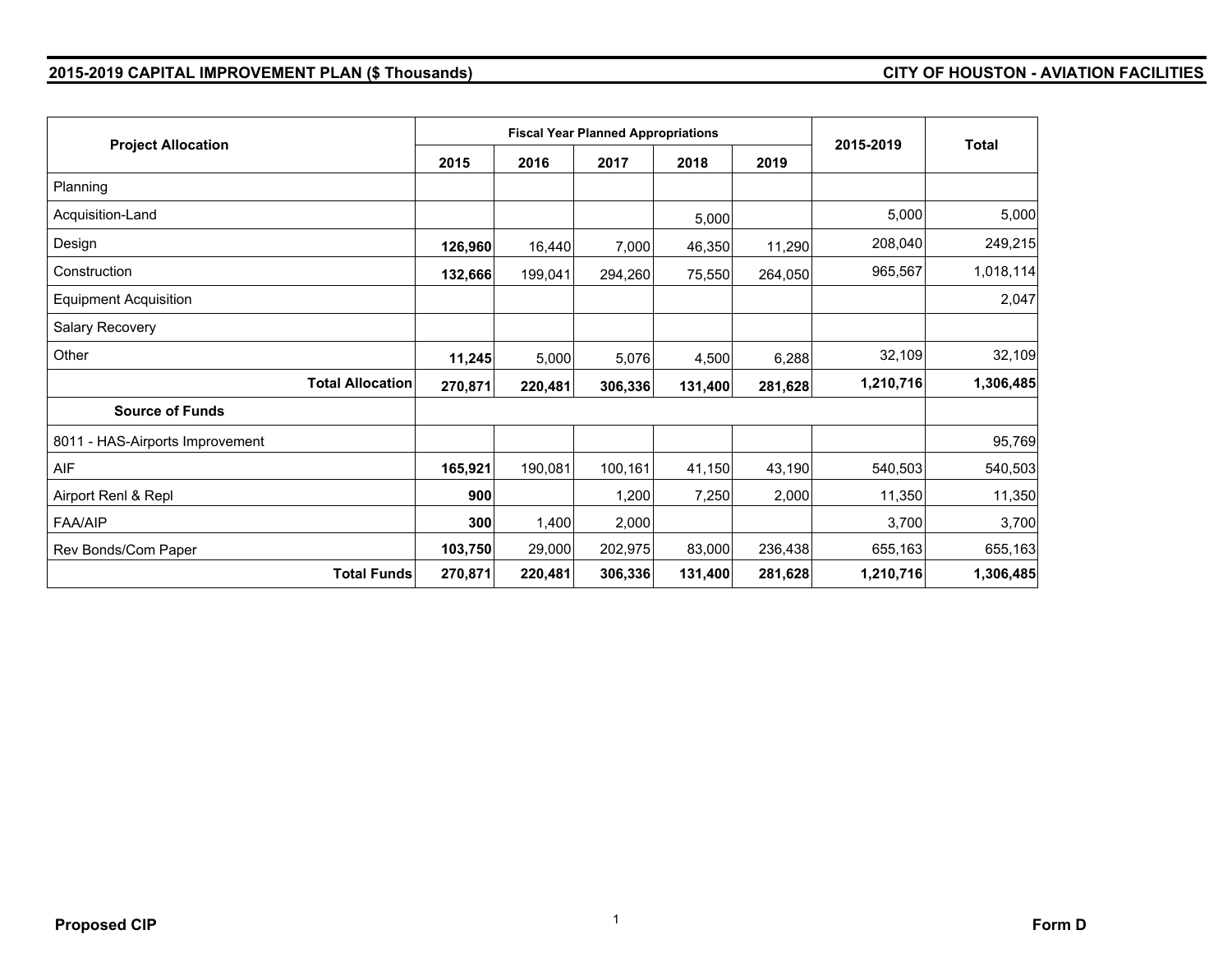| CIP No.  | Project                                      | <b>Fiscal Year Planned Appropriations</b> |        |       |        |       | 2015-2019 |  |
|----------|----------------------------------------------|-------------------------------------------|--------|-------|--------|-------|-----------|--|
|          |                                              | 2015                                      | 2016   | 2017  | 2018   | 2019  |           |  |
| A-000138 | <b>Technical Engineering Services</b>        |                                           |        |       |        |       |           |  |
|          | AIF                                          | 2,500                                     | 150    | 150   | 150    | 150   | 3,100     |  |
|          | <b>Project Total</b>                         | 2,500                                     | 150    | 150   | 150    | 150   | 3,100     |  |
| A-000204 | MID-FIELD TAXIWAY - T/W NP ALLIGNMENT        |                                           |        |       |        |       |           |  |
|          | Rev Bonds/Com Paper                          |                                           |        |       | 32,000 |       | 32,000    |  |
|          | <b>Project Total</b>                         |                                           |        |       | 32,000 |       | 32,000    |  |
| A-000221 | <b>Expand Airport Services Complex - IAH</b> |                                           |        |       |        |       |           |  |
|          | AIF                                          |                                           |        |       |        | 800   | 800       |  |
|          | <b>Project Total</b>                         |                                           |        |       |        | 800   | 800       |  |
| A-000348 | <b>Miscellaneous Construction</b>            |                                           |        |       |        |       |           |  |
|          | AIF                                          | 3,000                                     | 3,000  | 3,000 | 3,000  | 3,000 | 15,000    |  |
|          | <b>Project Total</b>                         | 3,000                                     | 3,000  | 3,000 | 3,000  | 3,000 | 15,000    |  |
| A-000354 | <b>People Mover Extension</b>                |                                           |        |       |        |       |           |  |
|          | AIF                                          | 500                                       | 2,000  |       |        |       | 2,500     |  |
|          | <b>Project Total</b>                         | 500                                       | 2,000  |       |        |       | 2,500     |  |
| A-000422 | <b>Civic Art for Aviation-HAS</b>            |                                           |        |       |        |       |           |  |
|          | AIF                                          |                                           |        | 101   |        | 350   | 451       |  |
|          | Rev Bonds/Com Paper                          | 1,750                                     |        | 2,975 |        | 3,938 | 8,663     |  |
|          | <b>Project Total</b>                         | 1,750                                     |        | 3,076 |        | 4,288 | 9,114     |  |
| A-000423 | <b>General Environmental Services - Has</b>  |                                           |        |       |        |       |           |  |
|          | AIF                                          | 1,000                                     | 15,000 |       |        |       | 16,000    |  |
|          | <b>Project Total</b>                         | 1,000                                     | 15,000 |       |        |       | 16,000    |  |
| A-000432 | IAH SHORT TERM DOMESTIC WATER IMPROV         |                                           |        |       |        |       |           |  |
|          | <b>AIF</b>                                   | 300                                       | 2,700  |       |        |       | 3,000     |  |
|          | <b>Project Total</b>                         | 300                                       | 2,700  |       |        |       | 3,000     |  |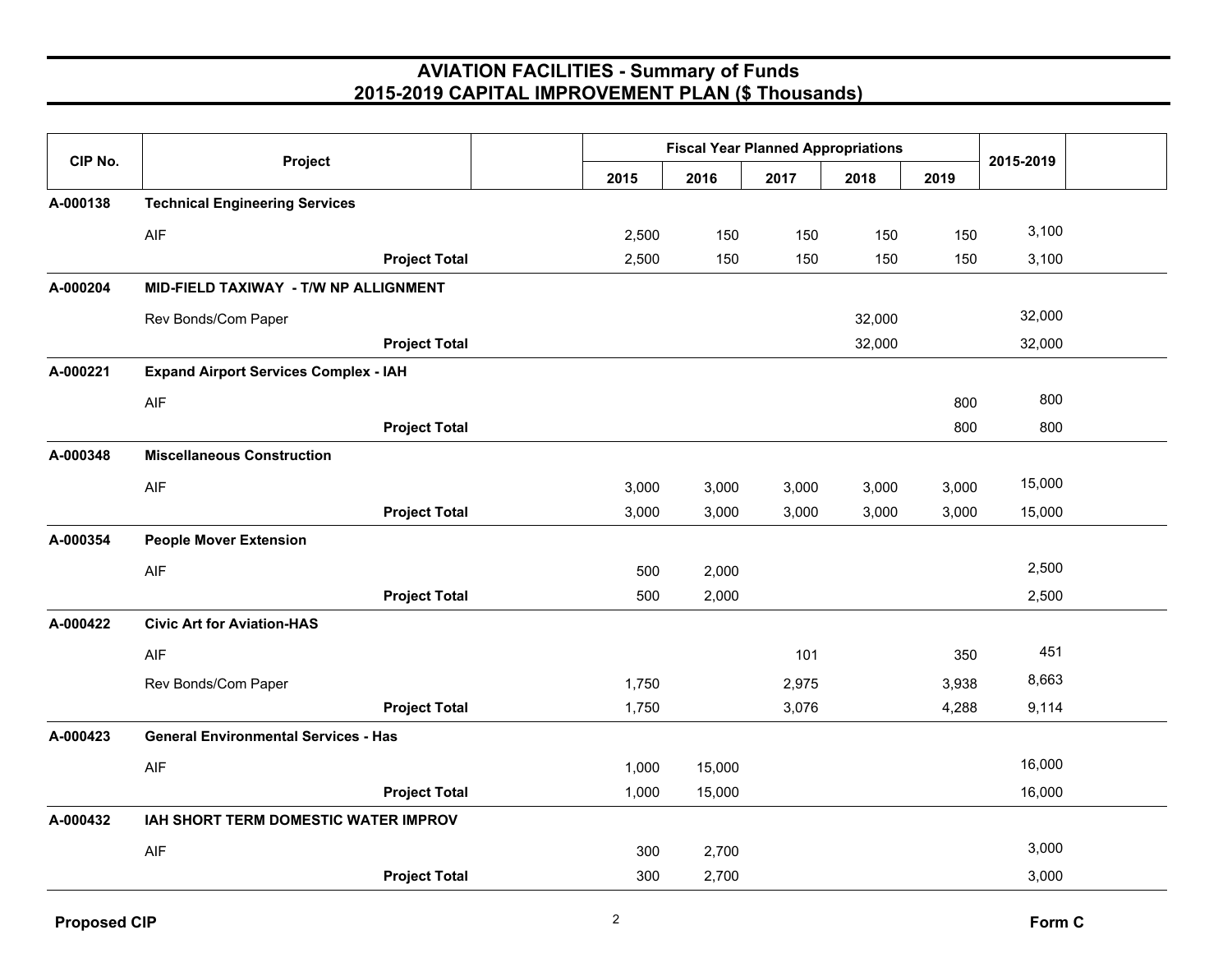| CIP No.  | Project                                        |       |        |        |       |       | 2015-2019 |  |
|----------|------------------------------------------------|-------|--------|--------|-------|-------|-----------|--|
|          |                                                | 2015  | 2016   | 2017   | 2018  | 2019  |           |  |
| A-000437 | <b>Ground Transportation Mgmt System-GBIAH</b> |       |        |        |       |       |           |  |
|          | AIF                                            | 200   | 1,000  |        |       |       | 1,200     |  |
|          | <b>Project Total</b>                           | 200   | 1,000  |        |       |       | 1,200     |  |
| A-000446 | On Call Design & Eng Prof Svs-HAS              |       |        |        |       |       |           |  |
|          | <b>AIF</b>                                     | 6,600 | 6,600  | 6,600  | 6,600 | 6,000 | 32,400    |  |
|          | <b>Project Total</b>                           | 6,600 | 6,600  | 6,600  | 6,600 | 6,000 | 32,400    |  |
| A-000447 | TERM D 480-VOLT DISTRIBUTION SYSTEM            |       |        |        |       |       |           |  |
|          | AIF                                            | 1,000 | 12,500 |        |       |       | 13,500    |  |
|          | <b>Project Total</b>                           | 1,000 | 12,500 |        |       |       | 13,500    |  |
| A-000448 | <b>CUP 480-VOLT DISTRIBUTION SYSTEM</b>        |       |        |        |       |       |           |  |
|          | AIF                                            | 800   | 5,200  |        |       |       | 6,000     |  |
|          | <b>Project Total</b>                           | 800   | 5,200  |        |       |       | 6,000     |  |
| A-000452 | TERM A BUILDING MGMT SYS MODERNIZATIO          |       |        |        |       |       |           |  |
|          | AIF                                            | 200   | 1,800  |        |       |       | 2,000     |  |
|          | <b>Project Total</b>                           | 200   | 1,800  |        |       |       | 2,000     |  |
| A-000464 | IAH MID-TO LONG TERM DOMESTIC WATER IM         |       |        |        |       |       |           |  |
|          | AIF                                            |       | 2,000  | 18,000 |       |       | 20,000    |  |
|          | <b>Project Total</b>                           |       | 2,000  | 18,000 |       |       | 20,000    |  |
| A-000465 | TERM A NO & SO 480-VOLT DISTRIBUTION SYS       |       |        |        |       |       |           |  |
|          | AIF                                            |       | 2,000  | 18,000 |       |       | 20,000    |  |
|          | <b>Project Total</b>                           |       | 2,000  | 18,000 |       |       | 20,000    |  |
| A-000472 | TERM C BLDG MGMT SYS MODERNIZATION             |       |        |        |       |       |           |  |
|          | AIF                                            |       | 300    | 2,700  |       |       | 3,000     |  |
|          | <b>Project Total</b>                           |       | 300    | 2,700  |       |       | 3,000     |  |
|          |                                                |       |        |        |       |       |           |  |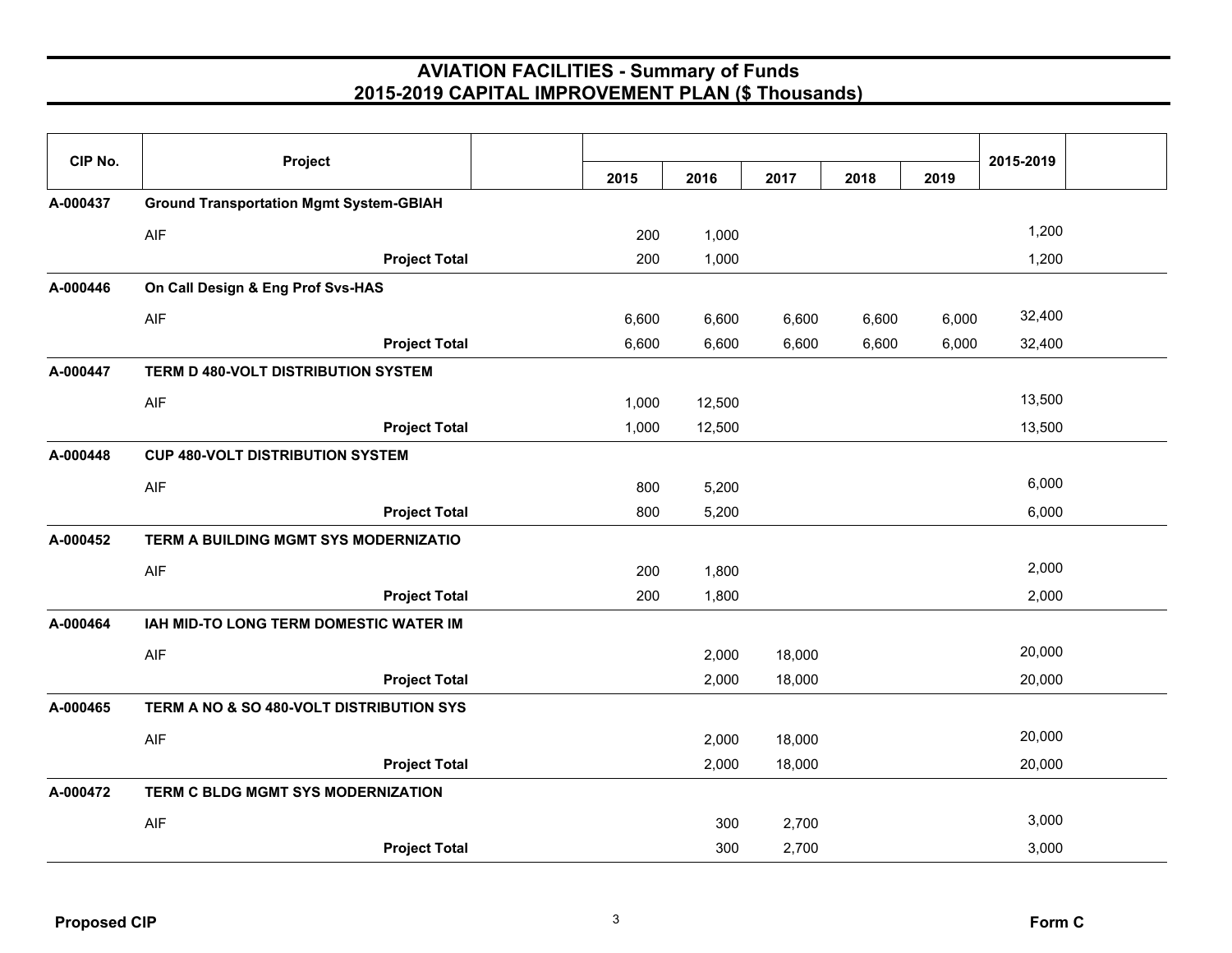| CIP No.  | Project                                     |       |      |       |      |        | 2015-2019 |  |
|----------|---------------------------------------------|-------|------|-------|------|--------|-----------|--|
|          |                                             | 2015  | 2016 | 2017  | 2018 | 2019   |           |  |
| A-000474 | <b>FIS ELECTRICAL REHAB</b>                 |       |      |       |      |        |           |  |
|          | AIF                                         |       |      |       | 500  |        | 500       |  |
|          | <b>Project Total</b>                        |       |      |       | 500  |        | 500       |  |
| A-000477 | PN 604A Inter-Terminal Train (ITT)          |       |      |       |      |        |           |  |
|          | AIF                                         | 1,000 |      |       |      | 20,000 | 21,000    |  |
|          | <b>Project Total</b>                        | 1,000 |      |       |      | 20,000 | 21,000    |  |
| A-000483 | <b>Terminal D Remodeling</b>                |       |      |       |      |        |           |  |
|          | Airport Renl & Repl                         |       |      | 1,200 |      |        | 1,200     |  |
|          | <b>Project Total</b>                        |       |      | 1,200 |      |        | 1,200     |  |
| A-000484 | <b>EMERGENCY REPAIRS-COLLAPSED SLAB-GAT</b> |       |      |       |      |        |           |  |
|          | AIF                                         | 350   |      |       |      |        | 350       |  |
|          | <b>Project Total</b>                        | 350   |      |       |      |        | 350       |  |
| A-000494 | APM GUIDE WAY STRUCTURAL ENHANCEMEN         |       |      |       |      |        |           |  |
|          | AIF                                         |       | 50   | 450   |      |        | 500       |  |
|          | <b>Project Total</b>                        |       | 50   | 450   |      |        | 500       |  |
| A-000501 | ADM BLDG MOTOR POOL PARKING LOT             |       |      |       |      |        |           |  |
|          | AIF                                         | 25    | 225  |       |      |        | 250       |  |
|          | <b>Project Total</b>                        | 25    | 225  |       |      |        | 250       |  |
| A-000505 | <b>NEW CELL PHONE LOT AT HOBBY</b>          |       |      |       |      |        |           |  |
|          | AIF                                         |       | 125  | 1,125 |      |        | 1,250     |  |
|          | <b>Project Total</b>                        |       | 125  | 1,125 |      |        | 1,250     |  |
| A-000506 | STERILE AREA CHECKPOINT EXIT LANE           |       |      |       |      |        |           |  |
|          | AIF                                         | 40    | 360  |       |      |        | 400       |  |
|          | <b>Project Total</b>                        | 40    | 360  |       |      |        | 400       |  |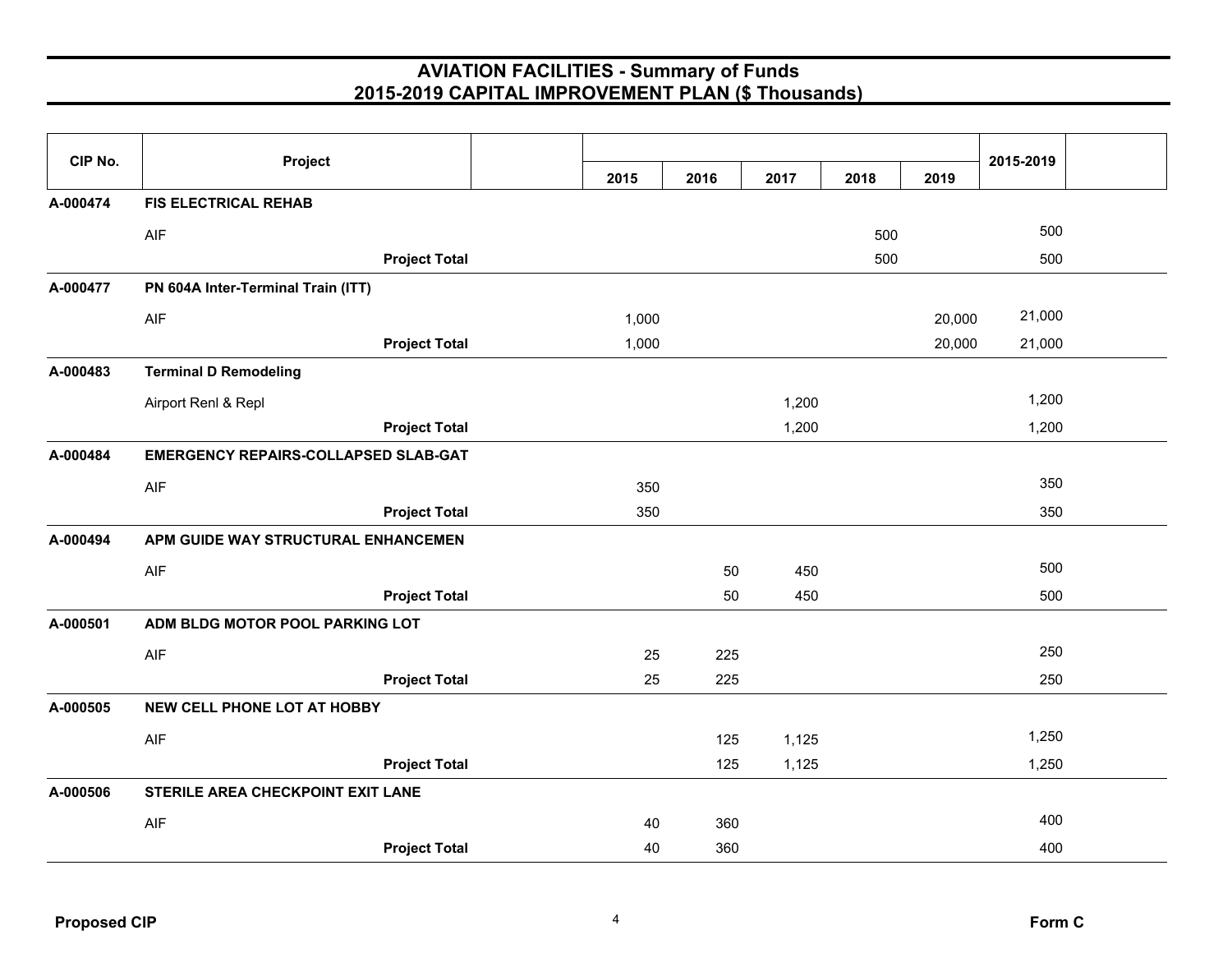| CIP No.  | Project                                  |                      |        |       |      |        |       | 2015-2019 |  |
|----------|------------------------------------------|----------------------|--------|-------|------|--------|-------|-----------|--|
|          |                                          |                      | 2015   | 2016  | 2017 | 2018   | 2019  |           |  |
| A-000507 | <b>REPLACE HOBBY DOMESTIC/FIRE TANK</b>  |                      |        |       |      |        |       |           |  |
|          | AIF                                      |                      | 100    | 900   |      |        |       | 1,000     |  |
|          |                                          | <b>Project Total</b> | 100    | 900   |      |        |       | 1,000     |  |
| A-000509 | Landside Roadway Improvements - IAH      |                      |        |       |      |        |       |           |  |
|          | AIF                                      |                      | 13,799 |       |      |        |       | 13,799    |  |
|          |                                          | <b>Project Total</b> | 13,799 |       |      |        |       | 13,799    |  |
| A-000510 | <b>New GT Staging Area - GBIAH</b>       |                      |        |       |      |        |       |           |  |
|          | <b>AIF</b>                               |                      | 544    |       |      |        | 200   | 744       |  |
|          |                                          | <b>Project Total</b> | 544    |       |      |        | 200   | 744       |  |
| A-000513 | <b>Airport Pavement Replacement</b>      |                      |        |       |      |        |       |           |  |
|          | <b>AIF</b>                               |                      | 7,000  |       |      |        |       | 7,000     |  |
|          | Airport Renl & Repl                      |                      | 900    |       |      | 2,250  | 2,000 | 5,150     |  |
|          |                                          | <b>Project Total</b> | 7,900  |       |      | 2,250  | 2,000 | 12,150    |  |
| A-000515 | Reconstruct Taxiway SA AND SB - GBIAH    |                      |        |       |      |        |       |           |  |
|          | Rev Bonds/Com Paper                      |                      |        | 4,000 |      | 36,000 |       | 40,000    |  |
|          |                                          | <b>Project Total</b> |        | 4,000 |      | 36,000 |       | 40,000    |  |
| A-000516 | <b>Sanitary Sewer - GBIAH</b>            |                      |        |       |      |        |       |           |  |
|          | <b>AIF</b>                               |                      | 8,952  |       |      |        |       | 8,952     |  |
|          |                                          | <b>Project Total</b> | 8,952  |       |      |        |       | 8,952     |  |
| A-000517 | Install Lighted Crosswalk on Termi-GBIAH |                      |        |       |      |        |       |           |  |
|          | <b>AIF</b>                               |                      |        |       |      | 900    |       | 900       |  |
|          |                                          | <b>Project Total</b> |        |       |      | 900    |       | 900       |  |
| A-000518 | TERMINAL A SOUTH CONCOURSE ROOF-PN75     |                      |        |       |      |        |       |           |  |
|          | Airport Renl & Repl                      |                      |        |       |      | 5,000  |       | 5,000     |  |
|          |                                          | <b>Project Total</b> |        |       |      | 5,000  |       | 5,000     |  |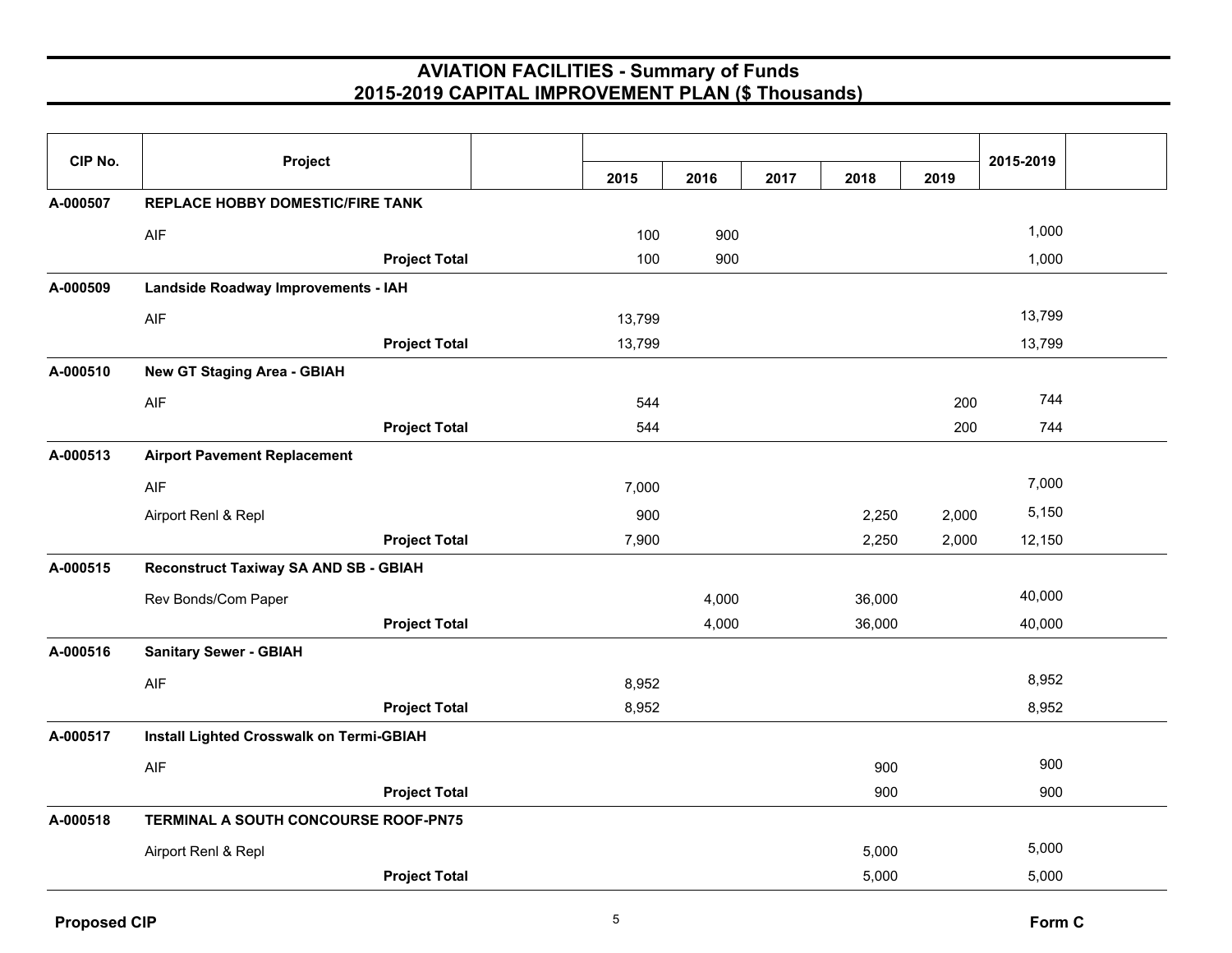|                                                   |         | 2015  | 2016 | 2017  | 2018                     | 2019  |       |           |
|---------------------------------------------------|---------|-------|------|-------|--------------------------|-------|-------|-----------|
| Install Canopy at Pass Drop Off Area - H          |         |       |      |       |                          |       |       |           |
| AIF                                               |         | 7,500 |      |       |                          |       | 7,500 |           |
| <b>Project Total</b>                              |         | 7,500 |      |       |                          |       | 7,500 |           |
| <b>Backup Generators - HOU</b>                    |         |       |      |       |                          |       |       |           |
| AIF                                               |         |       |      |       |                          | 7,500 | 7,500 |           |
| <b>Project Total</b>                              |         |       |      |       |                          | 7,500 | 7,500 |           |
| <b>FIS &amp; GENERAL AVIATION CENTER</b>          |         |       |      |       |                          |       |       |           |
| AIF                                               |         | 900   |      |       |                          |       | 900   |           |
| <b>Project Total</b>                              |         | 900   |      |       |                          |       | 900   |           |
| <b>Construct of Ellington Field Bypass -EFD</b>   |         |       |      |       |                          |       |       |           |
| AIF                                               |         |       |      |       |                          | 900   | 900   |           |
| <b>Project Total</b>                              |         |       |      |       |                          | 900   | 900   |           |
| <b>Ramp Pavement Reconstruction - EFD</b>         |         |       |      |       |                          |       |       |           |
| AIF                                               |         |       |      |       | 200                      |       | 200   |           |
| <b>Project Total</b>                              |         |       |      |       | 200                      |       | 200   |           |
| VISUAL DOCKING GUIDANCE SYS - AIRCRAFT            |         |       |      |       |                          |       |       |           |
| AIF                                               |         |       |      | 2,700 |                          |       | 3,000 |           |
| <b>Project Total</b>                              |         |       |      | 2,700 |                          |       | 3,000 |           |
| <b>SMGCS LGHTG &amp; MARKINGS - FIS EXPANSION</b> |         |       |      |       |                          |       |       |           |
| <b>AIF</b>                                        |         |       |      | 1,080 |                          |       | 1,200 |           |
| <b>Project Total</b>                              |         |       |      | 1,080 |                          |       | 1,200 |           |
| PN696 HPD/HFD AirpRadios & CityWideCov            |         |       |      |       |                          |       |       |           |
| AIF                                               |         |       |      |       | 2,500                    |       | 2,500 |           |
| <b>Project Total</b>                              |         |       |      |       | 2,500                    |       | 2,500 |           |
|                                                   | Project |       |      |       | 300<br>300<br>120<br>120 |       |       | 2015-2019 |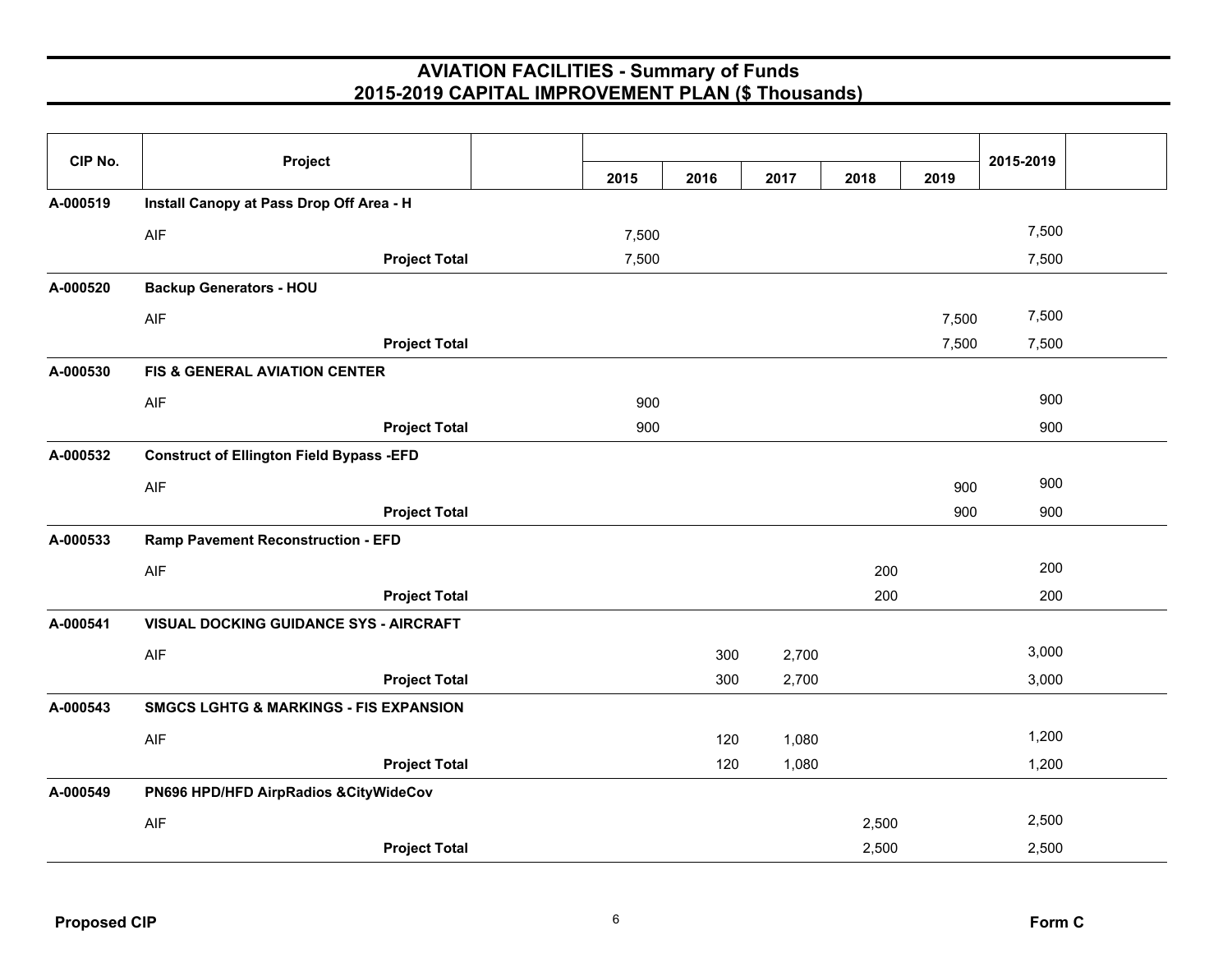| CIP No.  | Project                                           |                      |      |       |        |        |        |      | 2015-2019 |
|----------|---------------------------------------------------|----------------------|------|-------|--------|--------|--------|------|-----------|
|          |                                                   |                      | 2015 |       | 2016   | 2017   | 2018   | 2019 |           |
| A-000551 | <b>EAST END ENTRANCE CANOPY</b>                   |                      |      |       |        |        |        |      |           |
|          | AIF                                               |                      |      | 150   |        |        |        |      | 150       |
|          |                                                   | <b>Project Total</b> |      | 150   |        |        |        |      | 150       |
| A-000553 | PN759 T/D Upgrade-E.BaggageMake-UpMatrix          |                      |      |       |        |        |        |      |           |
|          | AIF                                               |                      |      | 500   | 4,500  |        |        |      | 5,000     |
|          |                                                   | <b>Project Total</b> |      | 500   | 4,500  |        |        |      | 5,000     |
| A-000555 | <b>Rehab Scholl St</b>                            |                      |      |       |        |        |        |      |           |
|          | <b>AIF</b>                                        |                      |      |       | 2,700  |        |        |      | 2,700     |
|          |                                                   | <b>Project Total</b> |      |       | 2,700  |        |        |      | 2,700     |
| A-000562 | <b>D-9 LOADING BRIDGE AT IAH</b>                  |                      |      |       |        |        |        |      |           |
|          | AIF                                               |                      |      | 5,000 |        |        |        |      | 5,000     |
|          |                                                   | <b>Project Total</b> |      | 5,000 |        |        |        |      | 5,000     |
| A-000563 | <b>SPACE LOCATOR &amp; SIGNAGE - TERM C/D GAR</b> |                      |      |       |        |        |        |      |           |
|          | AIF                                               |                      |      | 1,000 | 14,000 |        |        |      | 15,000    |
|          |                                                   | <b>Project Total</b> |      | 1,000 | 14,000 |        |        |      | 15,000    |
| A-000564 | AIR TRAFFIC CONTROL TOWER (ATCT) EFD              |                      |      |       |        |        |        |      |           |
|          | AIF                                               |                      |      | 105   |        | 4,400  |        |      | 4,505     |
|          | FAA/AIP                                           |                      |      |       |        | 2,000  |        |      | 2,000     |
|          |                                                   | <b>Project Total</b> |      | 105   |        | 6,400  |        |      | 6,505     |
| A-000565 | <b>TERM B EXPANSION</b>                           |                      |      |       |        |        |        |      |           |
|          | AIF                                               |                      |      |       |        | 34,000 |        |      | 34,000    |
|          |                                                   | <b>Project Total</b> |      |       |        | 34,000 |        |      | 34,000    |
| A-000569 | <b>Upgrade Airfields to Standards - IAH</b>       |                      |      |       |        |        |        |      |           |
|          | Rev Bonds/Com Paper                               |                      |      |       |        |        | 15,000 |      | 15,000    |
|          |                                                   | <b>Project Total</b> |      |       |        |        | 15,000 |      | 15,000    |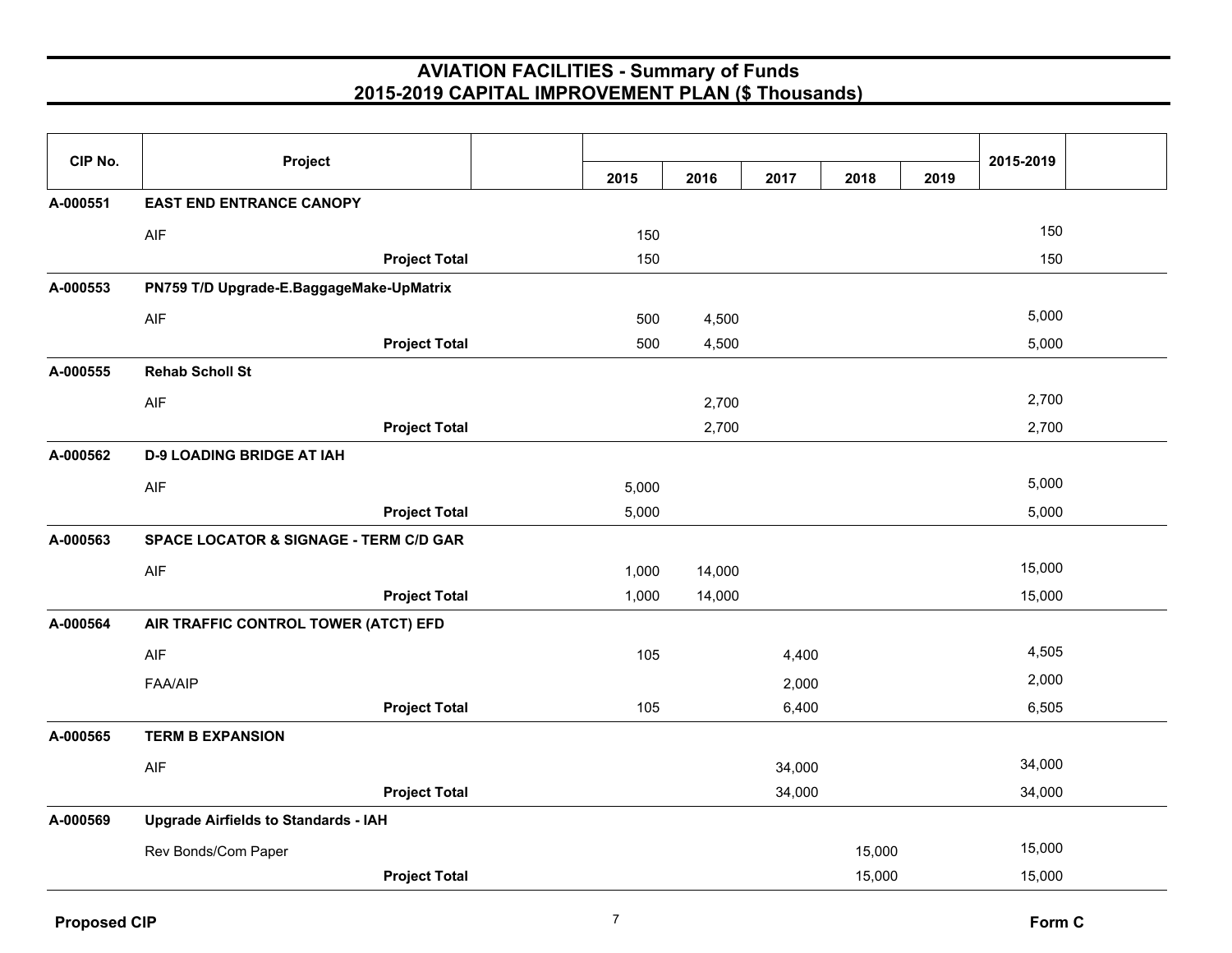| CIP No.  | Project                                         |       |        |      |           |      | 2015-2019 |  |
|----------|-------------------------------------------------|-------|--------|------|-----------|------|-----------|--|
|          |                                                 | 2015  | 2016   | 2017 | 2018      | 2019 |           |  |
| A-000570 | <b>Reconstruction of Taxiway NB - IAH</b>       |       |        |      |           |      |           |  |
|          | Rev Bonds/Com Paper                             | 2,000 | 25,000 |      |           |      | 27,000    |  |
|          | <b>Project Total</b>                            | 2,000 | 25,000 |      |           |      | 27,000    |  |
| A-000572 | <b>DRAINAGE CAPACITY - IAH</b>                  |       |        |      |           |      |           |  |
|          | AIF                                             |       |        |      | 10,000    |      | 10,000    |  |
|          | <b>Project Total</b>                            |       |        |      | 10,000    |      | 10,000    |  |
| A-000573 | <b>Perimeter Security Intrusion Detection S</b> |       |        |      |           |      |           |  |
|          | AIF                                             |       |        |      | 50<br>450 |      | 500       |  |
|          | <b>Project Total</b>                            |       |        |      | 450<br>50 |      | 500       |  |
| A-000576 | Modify N Electrical Vault and Misc. Elec        |       |        |      |           |      |           |  |
|          | AIF                                             |       |        |      | 11,750    |      | 11,750    |  |
|          | <b>Project Total</b>                            |       |        |      | 11,750    |      | 11,750    |  |
| A-000577 | NEW ELECTRICAL VAULT AT AOA - EFD               |       |        |      |           |      |           |  |
|          | AIF                                             |       |        |      | 2,750     |      | 2,750     |  |
|          | <b>Project Total</b>                            |       |        |      | 2,750     |      | 2,750     |  |
| A-000579 | <b>Grass Island Paving - EFD</b>                |       |        |      |           |      |           |  |
|          | AIF                                             |       | 150    |      |           |      | 150       |  |
|          | <b>Project Total</b>                            |       | 150    |      |           |      | 150       |  |
| A-000580 | Hobby Drainage & Roadway Flooding - HOU         |       |        |      |           |      |           |  |
|          | AIF                                             |       |        |      | 350       |      | 350       |  |
|          | <b>Project Total</b>                            |       |        |      | 350       |      | 350       |  |
| A-000590 | <b>Rehabilitate and Expand ARFF Station-HAS</b> |       |        |      |           |      |           |  |
|          | AIF                                             | 350   | 3,500  |      |           |      | 3,850     |  |
|          | <b>Project Total</b>                            | 350   | 3,500  |      |           |      | 3,850     |  |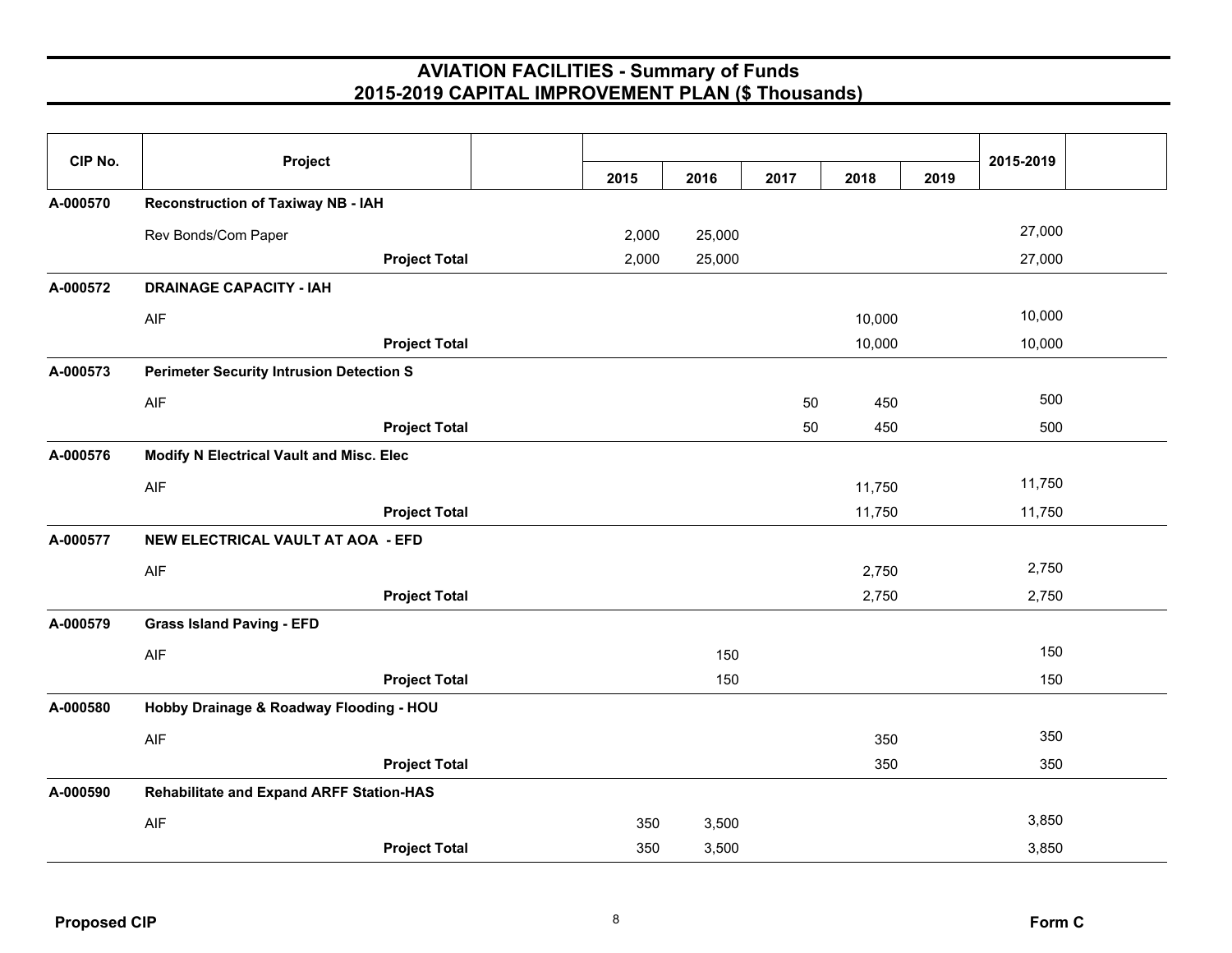| CIP No.  | Project                                         |         |        |         |       |         | 2015-2019 |  |
|----------|-------------------------------------------------|---------|--------|---------|-------|---------|-----------|--|
|          |                                                 | 2015    | 2016   | 2017    | 2018  | 2019    |           |  |
| A-000594 | <b>PARKING TECHNOLOGY</b>                       |         |        |         |       |         |           |  |
|          | AIF                                             |         | 3,000  |         |       |         | 3,000     |  |
|          | <b>Project Total</b>                            |         | 3,000  |         |       |         | 3,000     |  |
| A-000596 | HAS MULTI-USE COMPLEX                           |         |        |         |       |         |           |  |
|          | AIF                                             | 2,000   | 60,000 |         |       |         | 62,000    |  |
|          | <b>Project Total</b>                            | 2,000   | 60,000 |         |       |         | 62,000    |  |
| A-000598 | <b>Term C SoApron Lighting Pole Replacement</b> |         |        |         |       |         |           |  |
|          | AIF                                             | 5,000   |        |         |       |         | 5,000     |  |
|          | <b>Project Total</b>                            | 5,000   |        |         |       |         | 5,000     |  |
| A-000600 | PN 719 TERM D INTL FACILITY IMP & ADD           |         |        |         |       |         |           |  |
|          | Rev Bonds/Com Paper                             | 100,000 |        | 200,000 |       | 225,000 | 525,000   |  |
|          | <b>Project Total</b>                            | 100,000 |        | 200,000 |       | 225,000 | 525,000   |  |
| A-000601 | PN720 HOU InternIFacility-LeaseAgrmnt.01        |         |        |         |       |         |           |  |
|          | AIF                                             | 20,000  |        |         |       |         | 20,000    |  |
|          | <b>Project Total</b>                            | 20,000  |        |         |       |         | 20,000    |  |
| A-000602 | ON CALL PLANNING SERVICES                       |         |        |         |       |         |           |  |
|          | AIF                                             | 2,000   | 2,000  | 2,000   | 2,000 | 2,000   | 10,000    |  |
|          | <b>Project Total</b>                            | 2,000   | 2,000  | 2,000   | 2,000 | 2,000   | 10,000    |  |
| A-000605 | Parking Garage Term C D & E                     |         |        |         |       |         |           |  |
|          | AIF                                             | 150     | 1,350  |         |       |         | 1,500     |  |
|          | <b>Project Total</b>                            | 150     | 1,350  |         |       |         | 1,500     |  |
| A-000606 | <b>Terminal A Ticket Level Noise Reduction</b>  |         |        |         |       |         |           |  |
|          | AIF                                             | 1,800   |        |         |       |         | 1,800     |  |
|          | <b>Project Total</b>                            | 1,800   |        |         |       |         | 1,800     |  |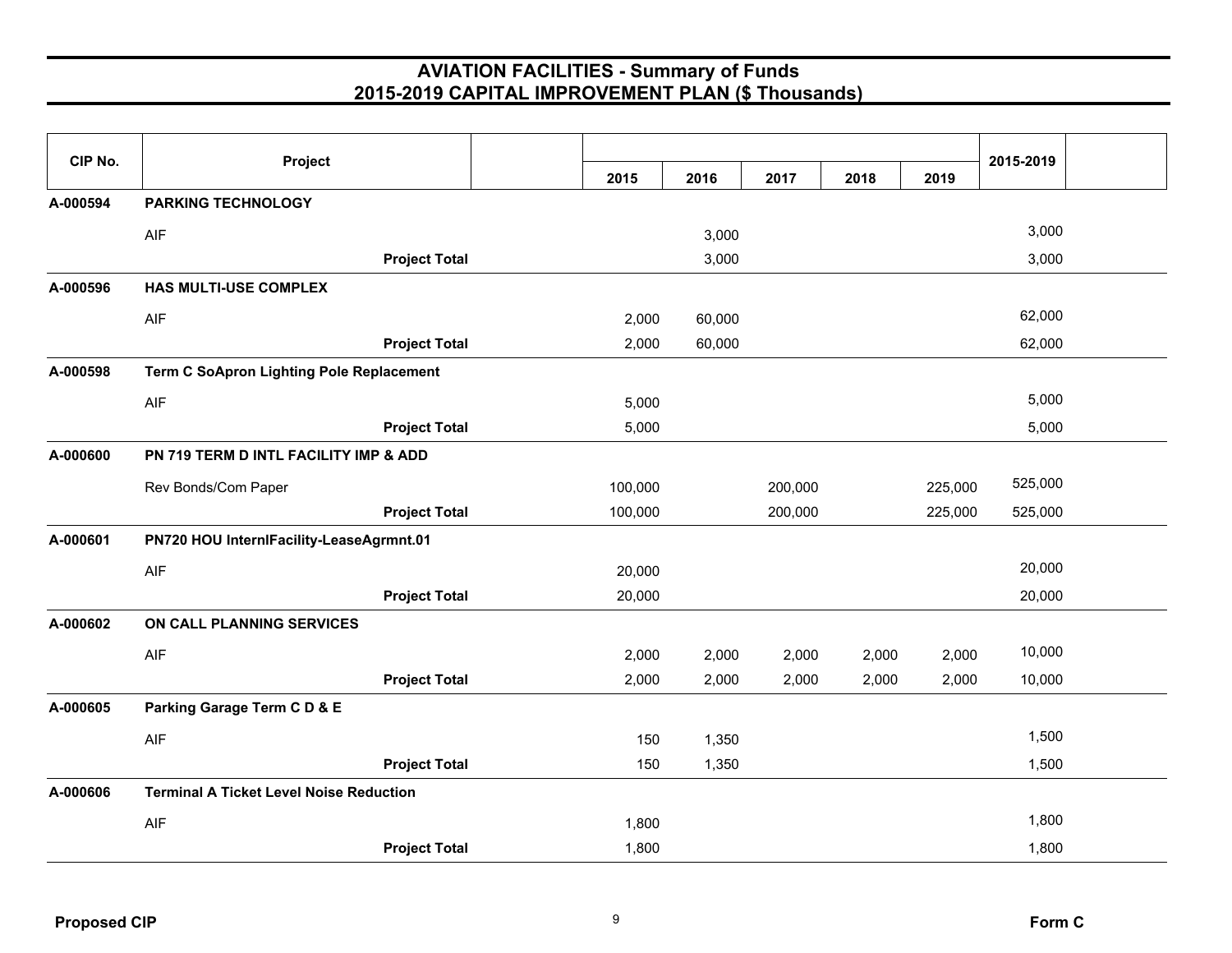| CIP No.  | Project                                  |       |        |       |      |       | 2015-2019 |  |
|----------|------------------------------------------|-------|--------|-------|------|-------|-----------|--|
|          |                                          | 2015  | 2016   | 2017  | 2018 | 2019  |           |  |
| A-000607 | Term A/B Garage-PublicParking Imprvment  |       |        |       |      |       |           |  |
|          | <b>AIF</b>                               | 550   | 4,950  |       |      |       | 5,500     |  |
|          | <b>Project Total</b>                     | 550   | 4,950  |       |      |       | 5,500     |  |
| A-000608 | <b>Security Fence Replacement</b>        |       |        |       |      |       |           |  |
|          | <b>AIF</b>                               | 1,150 | 10,350 |       |      |       | 11,500    |  |
|          | <b>Project Total</b>                     | 1,150 | 10,350 |       |      |       | 11,500    |  |
| A-000610 | Cell Phone Lots on JFK & Will Clayton    |       |        |       |      |       |           |  |
|          | AIF                                      | 2,500 |        |       |      |       | 2,500     |  |
|          | <b>Project Total</b>                     | 2,500 |        |       |      |       | 2,500     |  |
| A-000612 | TERM C 480-VOLT DISTRIBUTION SYSTEM (CO  |       |        |       |      |       |           |  |
|          | AIF                                      | 2,000 | 18,000 |       |      |       | 20,000    |  |
|          | <b>Project Total</b>                     | 2,000 | 18,000 |       |      |       | 20,000    |  |
| A-000613 | SecurityEnhancemntsAOAperimeterFenceLine |       |        |       |      |       |           |  |
|          | AIF                                      | 900   |        |       |      |       | 900       |  |
|          | <b>Project Total</b>                     | 900   |        |       |      |       | 900       |  |
| A-000614 | SatelliteCntrlUtilities-CUP Facility-HOU |       |        |       |      |       |           |  |
|          | Rev Bonds/Com Paper                      |       |        |       |      | 7,500 | 7,500     |  |
|          | <b>Project Total</b>                     |       |        |       |      | 7,500 | 7,500     |  |
| A-000615 | Cargo Ramp & Taxi Lane                   |       |        |       |      |       |           |  |
|          | AIF                                      | 300   | 2,700  |       |      |       | 3,000     |  |
|          | <b>Project Total</b>                     | 300   | 2,700  |       |      |       | 3,000     |  |
| A-000616 | <b>Install Category IIIA ILS</b>         |       |        |       |      |       |           |  |
|          | AIF                                      |       | 645    | 5,805 |      |       | 6,450     |  |
|          | <b>Project Total</b>                     |       | 645    | 5,805 |      |       | 6,450     |  |
|          |                                          |       |        |       |      |       |           |  |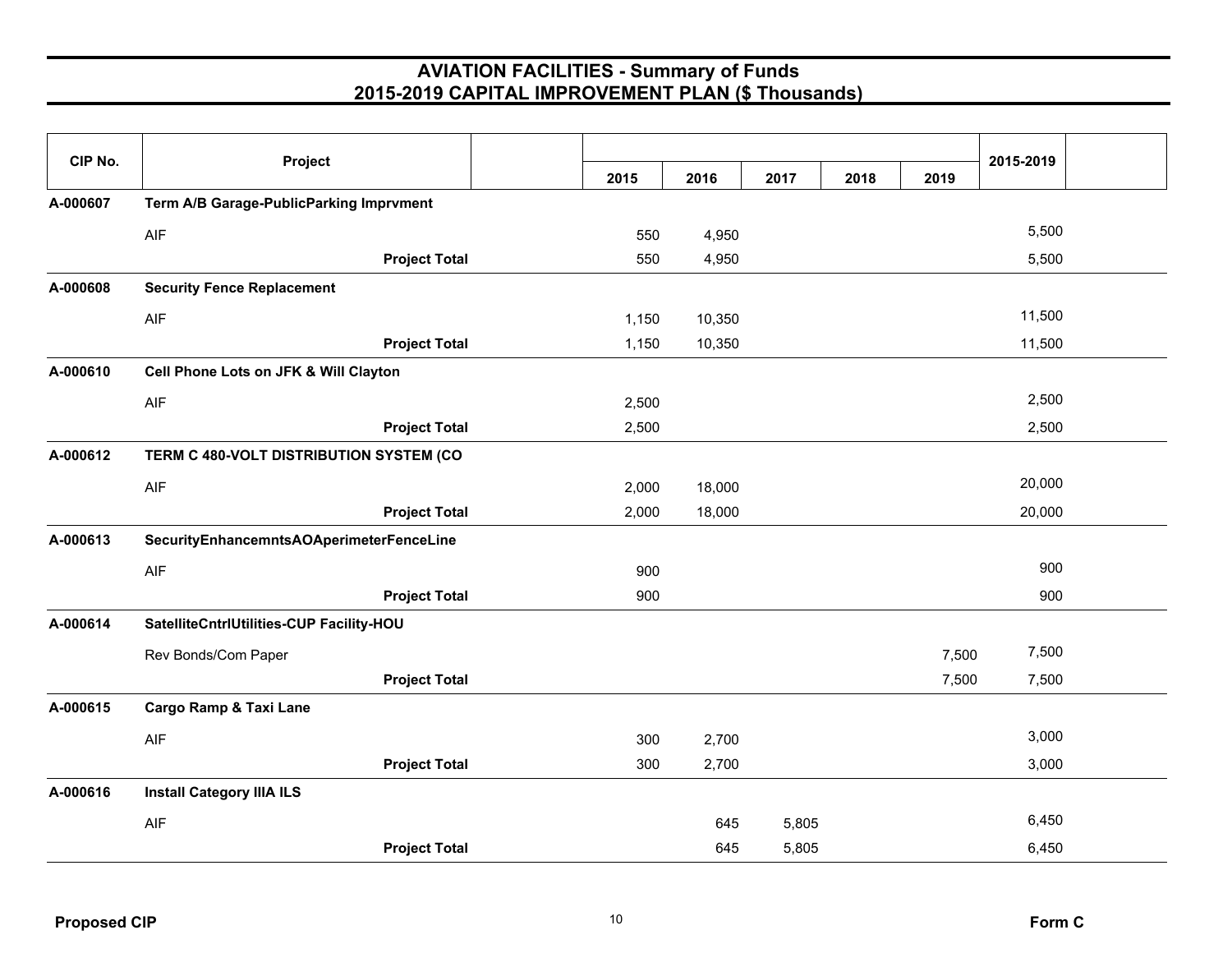| CIP No.  | Project                                        |        |       |      |      |       | 2015-2019 |  |
|----------|------------------------------------------------|--------|-------|------|------|-------|-----------|--|
|          |                                                | 2015   | 2016  | 2017 | 2018 | 2019  |           |  |
| A-000617 | <b>Extend Runway 17R-35L</b>                   |        |       |      |      |       |           |  |
|          | AIF                                            |        |       |      |      | 545   | 545       |  |
|          | <b>Project Total</b>                           |        |       |      |      | 545   | 545       |  |
| A-000618 | R/W 17R-35L IMPROVEMENTS-ASPHALT SHOU          |        |       |      |      |       |           |  |
|          | <b>AIF</b>                                     |        |       |      |      | 1,745 | 1,745     |  |
|          | <b>Project Total</b>                           |        |       |      |      | 1,745 | 1,745     |  |
| A-000619 | <b>Rehabilitation of Airfield Service Road</b> |        |       |      |      |       |           |  |
|          | AIF                                            |        | 547   |      |      |       | 547       |  |
|          | <b>Project Total</b>                           |        | 547   |      |      |       | 547       |  |
| A-000620 | T-Hanger Ramp & Taxiway D Pavement             |        |       |      |      |       |           |  |
|          | AIF                                            |        | 859   |      |      |       | 859       |  |
|          | <b>Project Total</b>                           |        | 859   |      |      |       | 859       |  |
| A-000621 | <b>Public Addressing (PA) System</b>           |        |       |      |      |       |           |  |
|          | AIF                                            | 4,700  |       |      |      |       | 4,700     |  |
|          | <b>Project Total</b>                           | 4,700  |       |      |      |       | 4,700     |  |
| A-000622 | <b>Reworking Constr Taxiway WA/WB</b>          |        |       |      |      |       |           |  |
|          | <b>AIF</b>                                     | 30,000 |       |      |      |       | 30,000    |  |
|          | <b>Project Total</b>                           | 30,000 |       |      |      |       | 30,000    |  |
| A-000623 | DEMOLITION OF TOWER @ IAH (REIMB by FAA        |        |       |      |      |       |           |  |
|          | FAA/AIP                                        | 300    | 1,400 |      |      |       | 1,700     |  |
|          | <b>Project Total</b>                           | 300    | 1,400 |      |      |       | 1,700     |  |
| A-000624 | TERM B CORE & NO 480-VOLT DISTRIB SYS          |        |       |      |      |       |           |  |
|          | AIF                                            | 20,000 |       |      |      |       | 20,000    |  |
|          | <b>Project Total</b>                           | 20,000 |       |      |      |       | 20,000    |  |